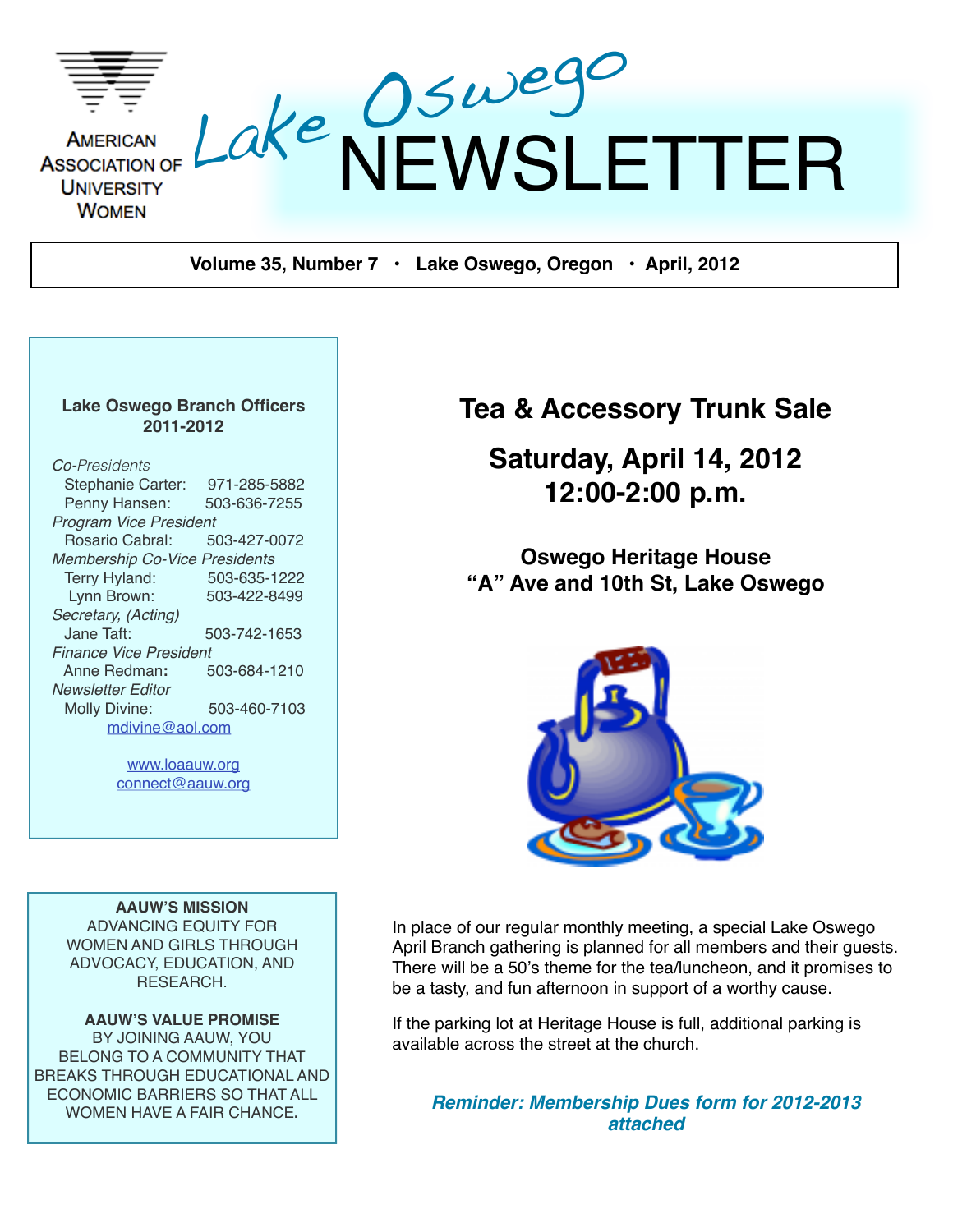

### **BRANCH BUZZ Stephanie Carter, Co-President**

As I write this column, the winds that have blown in bursts throughout the day are throwing rain against windows. I'm snug in my bed with my little dog dozing beside me. Penny has just called to check up on me (I'm recovering from pneumonia). In the past few days I've received emails from Jane, Sue, Terry, Peggy, Bettirae and others expressing get well wishes and offering assistance. These contacts were very much appreciated.

I also received an email informing me about the passing of a long-time member, Rita Stubbs. Her presence in our community will be missed. I am aware of other members who are dealing with their own health issues or those of a loved one, financial crisis, and stressful situations. They could use our support.

Our local AAUW branch is an intergenerational community of women that can support each other in bad times and celebrate good times. Our participation in interest groups, attendance at monthly meetings and events, and service on committees helps us to form the friendships that allow us to know when the good and bad times are occurring.

A community of women can be a powerful force on many levels of life. I was reading recently about the settlement house movement in the United States and the impact the women who founded the movement had on forming social policy at the turn of the century. In1889, Jane Addams and Ellen Gates Starr founded Chicago's Hull House, one of our nation's first social settlements. It was conceived as "a community of university women" whose main purpose was to provide social and educational

opportunities for working class people (many of them recent European immigrants) in the surrounding neighborhood. The residents (or volunteers) of Hull House held classes in literature, history, art, domestic activities (such as sewing), and many other subjects. Hull House also held concerts that were free to everyone, offered free lectures on current issues, and operated clubs for both children and adults. The residents also met very personal needs -- they acted as midwives, saved babies from neglect, prepared the dead for burial, nursed the sick, and sheltered domestic violence victims.

Hull House conducted careful studies of the Hull House neighborhood and used these studies to confront the municipal government, eventually partnering with the government and other social groups in the design and implementation of programs intended to enhance and improve the opportunities available to this immigrant population.

Hull House was drawn into advocating for legislative reforms at the municipal, state and federal levels, addressing issues such as child labor, women's suffrage, healthcare reform and immigration policy. At the municipal level, the residents' pursuit of legal reforms led to the first juvenile court in the United States. At the state level, Hull House influenced legislation on child labor laws, occupational safety and health provisions, compulsory education, immigrant rights, and pension laws. At the federal level, Hull House worked with the settlement house network to champion national child labor laws, women's suffrage, a children's bureau, unemployment compensation, workers' compensation, and other elements of the Progressive agenda during the early years of the twentieth century.

As you can imagine, Hull House attracted many female residents who later became prominent and influential social reformers. The residents could draw on mutual support at the same time that they were encouraged to pursue their own distinct goals.

AAUW still works to improve the social and economic life of women and children at the local, state and national levels. Enclosed with this newsletter is a membership renewal form. I hope that you will use this form to renew your own membership. Also, please take an opportunity to pass the form along to at least one other woman whom you believe would benefit from joining our community of women.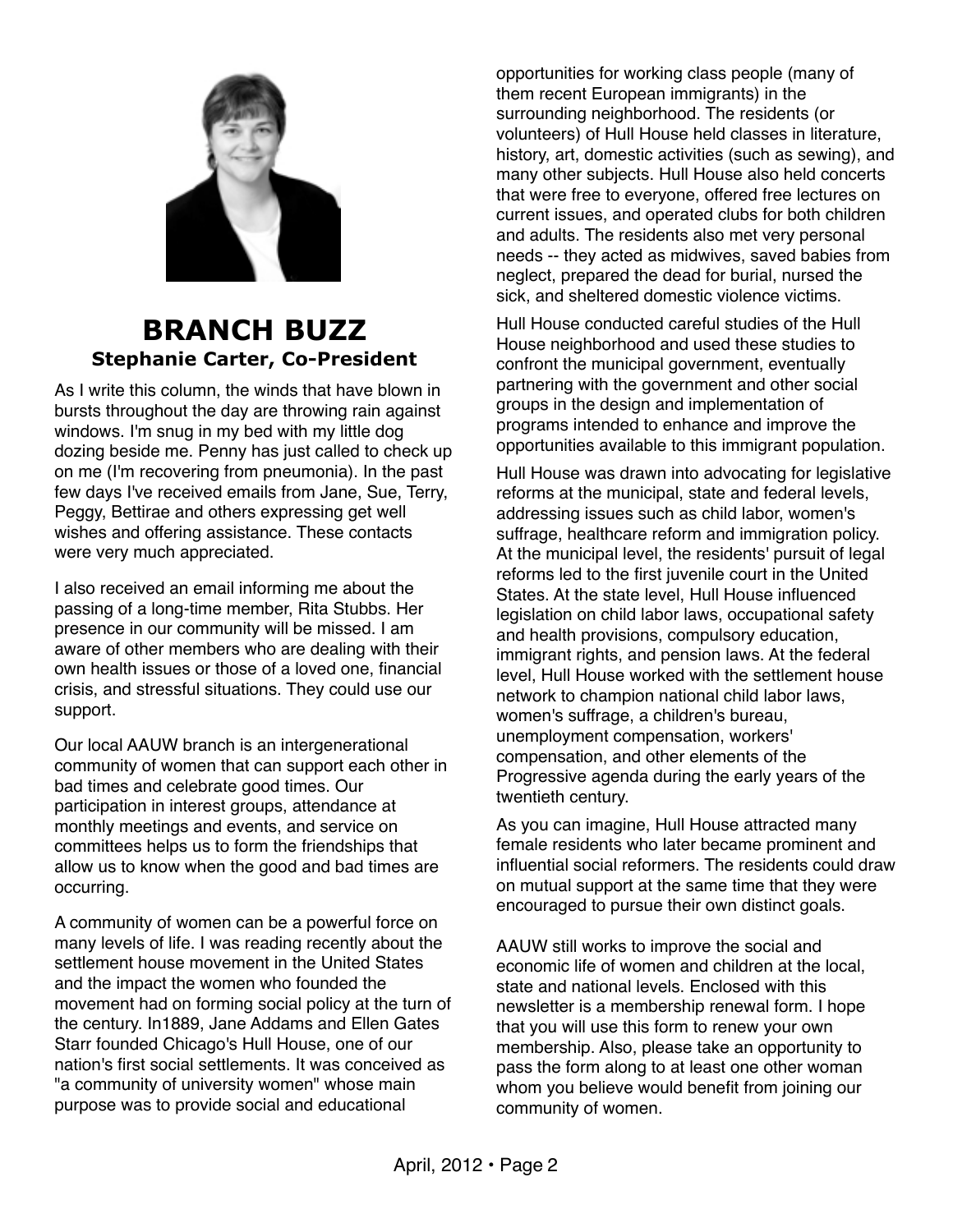## **WHO'S WHO? Molly Divine, Newsletter Editor**



*Molly Divine in Bhutan*

Molly Divine has been a member of LO AAUW since she "married in" to Oregon in 2008, and she has served as the newsletter editor for the past three years. She previously was an AAUW member in the Benicia, CA branch. She is proud to be a member of AAUW, having thoroughly enjoyed the activities of several of the interest groups, and most importantly the friendships she has developed from her participation.

Born and raised in Colorado, she lived in northern California before relocating to Oregon. Molly and her husband, Gary Baker, have a blended family which includes; seven children, eleven grandchildren, and one great-grandchild. She loves to spend time with her family and friends.

During her working years she was gainfully employed as a traveling sales woman, selling books to her accounts in the Western part of the US. She works on a part time basis with Faherty & Associates where she has been employed for 20 years. She also recently became a water fitness instructor and is employed by Portland Parks & Recreation.

Molly has a true zest for life and is willing to try a wide variety of activities. Her passions include: reading, travel, aqua aerobics, soaking in hot water and napping. She and Gary recently purchased a home in Surprise, AZ and they look forward to splitting their time between Oregon and Arizona.

### **Exploring the Northwest**

In March, 6 of us went to The Pendleton Woolen Mills and Outlet Store in Washougal, WA after making the decision that the roads would be safe since we all had a couple inched of snow in our yards. The day turned out to be quite beautiful with quite a bit of sun.

We were given an hour long tour in the noisy mill using headphones so that we could hear our leader. We came away with a greater appreciation of the final products and their prices. Learning the prices of the equipment, the numerous steps that had to be taken such as transporting, designing, preparation of the different wools, the dyeing, the daily cleaning of the machines, and the quality control and repairing of mistakes were all of interest. Some of the rooms had to have high humidity so that the yarn wouldn't get too dry and break. The mill also processes cotton materials and make materials for 24 other companies; some of which do not use the Pendleton name at all.

Our meal at Skamania Lodge was especially enjoyed since it was comped. The restaurant had made quite a mistake in our booking and the manager made up for it! The two shared desserts were the highlight of the day. Yes, we left a nice tip.

Get on the Exploring the Northwest list by contacting Sue Kingzett at [sezett@msn.com](mailto:sezett@msn.com) and join us when it's convenient for you.

> **Next Board Meeting Wednesday, April 4, 7 p.m. Marylhurst Schoen Library**

#### **WANTED**

AAUW NEWSLETTER EDITOR: Please say **"YES"** and become our new editor beginning the 2012-2013 term. You will have training and help in getting started. Call or email Penny Hansen or Stephanie Carter to accept or find out further information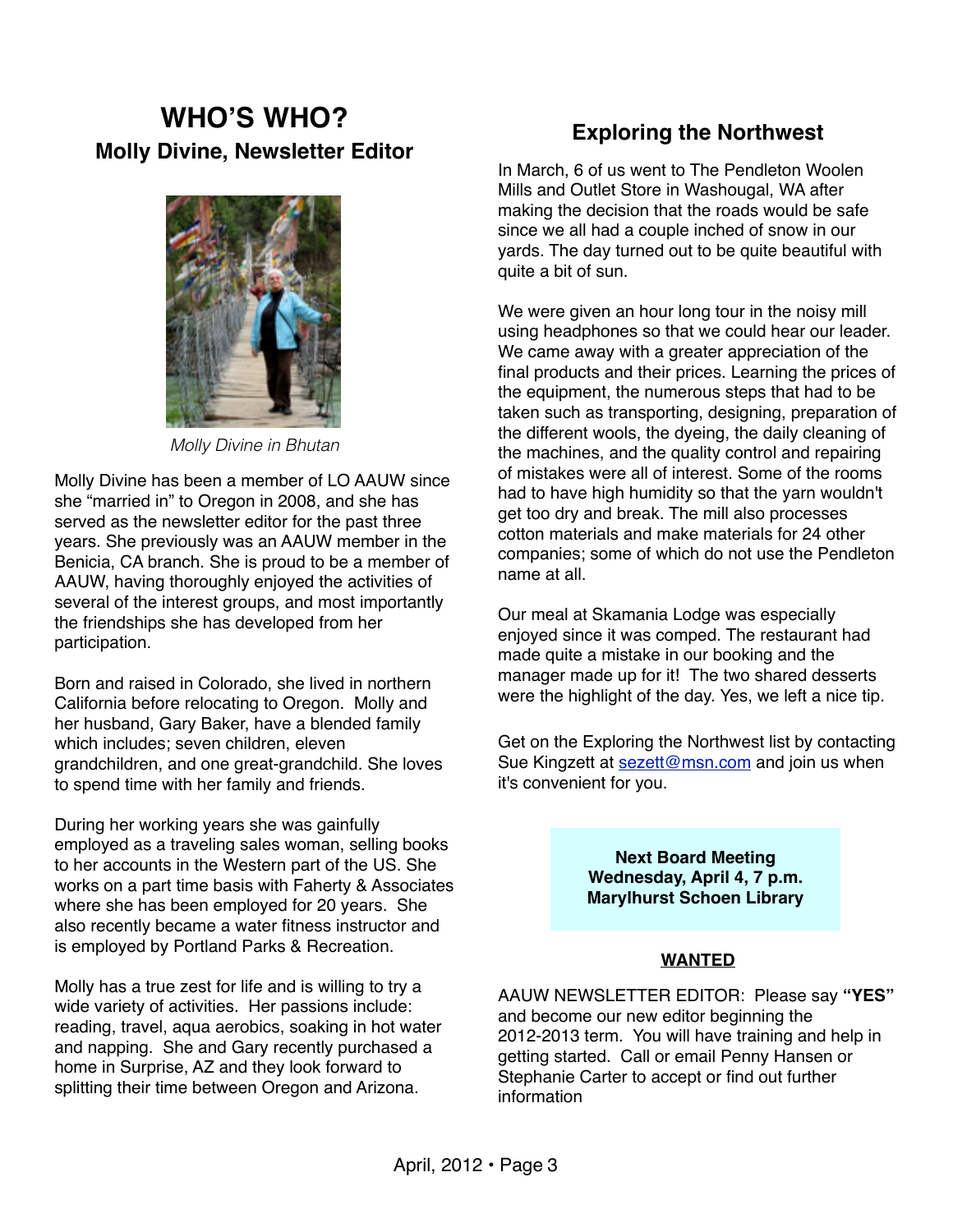## PLANNING AHEAD, UPCOMING BRANCH EVENTS

#### TEA & LUNCHEON: \$15 RESERVATION (PREPAID)

#### TRUNK SHOW: FREE

Put the Tea and Accessory Trunk Sale on your calendar for April 14. It is at the Heritage House from 12:00 to 2:00 p.m. Invite friends and family. This is our big fund raiser for the year. It is not to late to donate jewelry, scarves, hats, purses, belts for the Trunk Show. We thank those of you who have already donated, but we can still use more merchandise. Contact Penny Hansen 503-636-7255 or Anne Redman 503-684-1210 to make arrangement to donate items.

Make sure to get your payment sent in by April 6. Send luncheon checks, payable to AAUW Lake Oswego, to Sandra Hoover, 17440 Holy Names Dr. #318, Lake Oswego 97034. Telephone 503-635-0952.

#### PARTICIPATION FORM

| NAME:                                                                                                         | NUMBER ATTENDING                                   |
|---------------------------------------------------------------------------------------------------------------|----------------------------------------------------|
| CONTACT PHONE: THE STATE OF THE STATE OF THE STATE OF THE STATE OF THE STATE OF THE STATE OF THE STATE OF THE |                                                    |
| I would like to help with: Tea portion (yes) Please check if you can help.                                    |                                                    |
|                                                                                                               | Trunk Show_____(yes) Please check if you can help. |
|                                                                                                               |                                                    |

---------------------------------------------------------------------------------------------------------------------------------------------------

## Annual Luncheon and Installation of Officers

## Saturday, May 19, 2012, 11:00 to 2:00 p.m.

## Oswego Lake Country Club

Tickets to this event are \$21.00 with advance reservations and payments greatly appreciated. We will enjoy a Northwest Chicken Salad plate and a rustic pear dessert topped with warm vanilla ice cream, with a no host bar.

Our speaker is Allison Hicks, CEO/Founder of the Chelsea Hicks Foundation in Portland. She will be speaking about CHF's creative programs that provide hope, support and opportunities for children with serious illnesses.

Below are the details for securing reservations.

Name:\_\_\_\_\_\_\_\_\_\_\_\_\_\_\_\_\_\_\_\_\_\_\_\_\_\_\_\_\_\_\_\_\_\_\_\_\_\_\_\_\_\_\_\_\_\_\_\_

Address: **Example 20** 

Number Attending: \_\_\_\_\_\_\_\_\_\_\_\_\_\_\_\_\_\_\_\_\_\_\_\_ Amount Enclosed\_\_\_\_\_\_\_\_\_\_\_\_\_\_\_\_\_\_\_\_\_\_(\$21 X attendees):

AAUW Annual Luncheon

Sandra Hoover 17440 Holy Names Drive, #318 Lake Oswego, OR 97034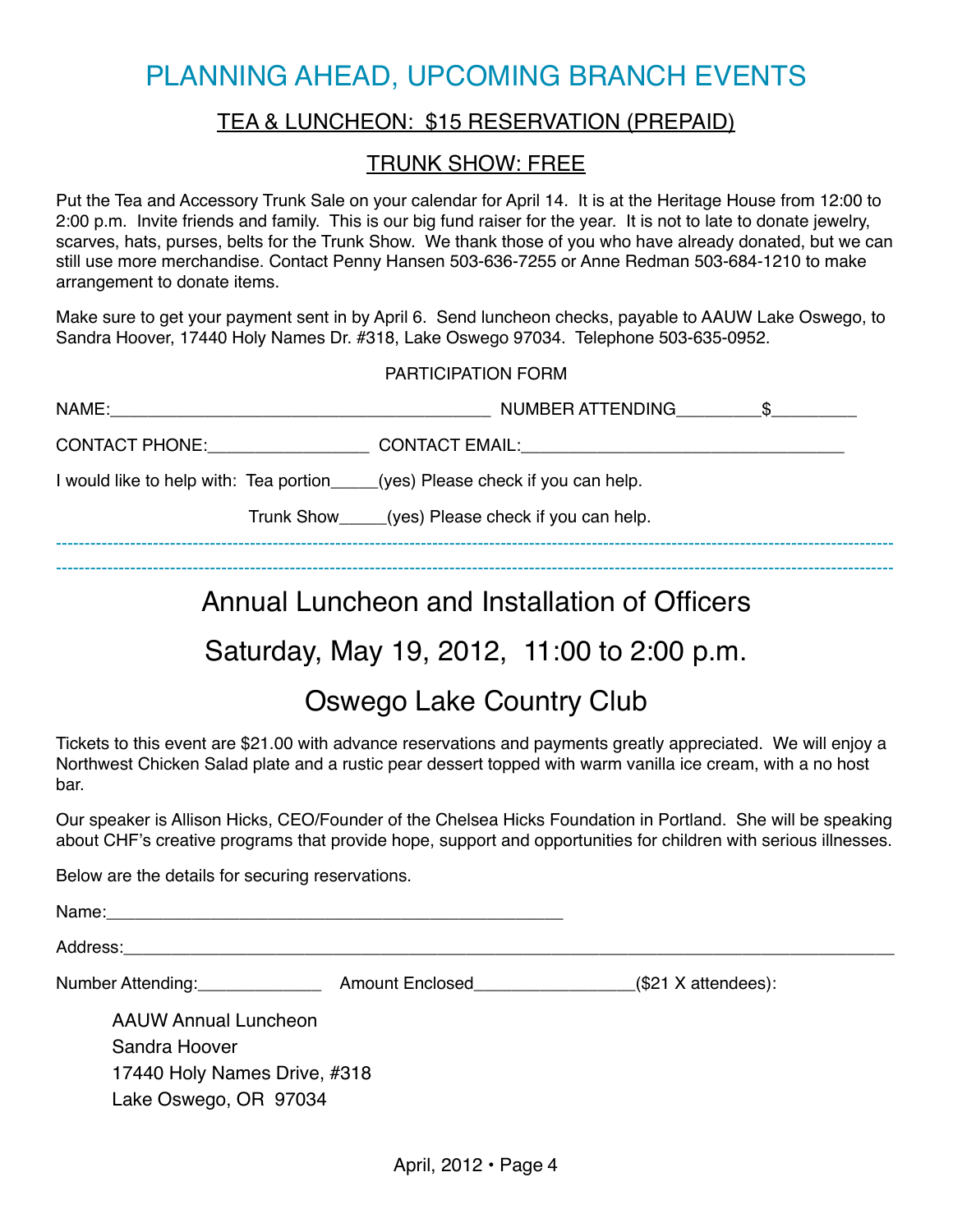### **Membership Lynn Brown & Terry Hyland**

Congratulations to **Carol Cooper** for being the first LO Branch member to submit her membership renewal form and payment for 2012-2013 year. Maybe with her good example and the model set by those who have already completed the process, there will be no names to appear on the July 2012 list of members who have yet to renew their memberships.

The membership form is included in this April newsletter. Please highlight any changes in member information. Payment and forms may be sent to Lynn Brown at Marylhurst; or if you are planning to attend the Tea and Accessory Trunk Show on April 14 you can submit your form that Saturday.

## **New Member**

Ginny McNees 18930 Watts St Gladstone, OR 97027-0577 503-655-4560 971-645-3949 - cell [gnmcnees@yahoo.com](mailto:gnmcnees@yahoo.com)

## **Member Corrections and Updates**

Sandra Hoover, 503-635-0952

## **News of the Board of Directors**

### **New Officers Elected**

We are very happy to announce our newly elected Lake Oswego AAUW Branch officers. They will begin their term of duty on July 1, 2012. We are grateful to each of them for volunteering their time and providing their insights Thank you very much!

 Membership Vice President: Annie Arkebauer, (Two year term) Finance Vice President: Anne Redman, (Two year term) Secretary: Jane Taft, (One year term)

> **Deadline for May, 2012 Newsletter April 15 [mdivine@aol.com](mailto:mdivine@aol.com)**

## **Meet Our New Member**

#### **Ginny McNees**

Upon marriage, I relocated from the Midwest to Oregon though I am a longtime native of the East Coast where my roots run deep.

I am committed to community service. Extensive volunteer history involvement at public schools, working with special needs adults and children, teaching religious education to children (grades 3rd through  $6<sup>th</sup>$ ), as well as involvement in ministry commitments. Raising public awareness on Human Trafficking with the Multnomah County Sheriff's Department is important to me.

 On the other hand, I am a lifelong movie buff as well as a devoted pet owner. I am a former thespian, an avid reader with a love for travel. I am proud to support through membership The Bronte Society, the Portland Singing Christmas Tree, and the Red Hat Society.

I am honored to be a member of AAUW.

### **Notices and Announcements**

For the May membership meeting presentation, about Chelsea's Closet, The LO AAUW Branch will issue a \$25.00 honorarium check as a donation to the foundation. In speaking with Alison Hicks, CEO, & Co-Founder of the Chelsea Hicks Foundation, she indicated the teen group at Doernbecher and Emmanuel Hospitals would enjoy age appropriate educational tools to keep them engaged and less focused on their illness.

In addition to the \$25.00 donation, we are inviting each member of the LO AAUW Branch to consider making an additional donation of any one of the following items: Crossword Puzzles (book format), Sudoku Puzzles, dice, drawing pads and watercolor pencils.

Donated items collected will be presented to Allison Hicks at the May event.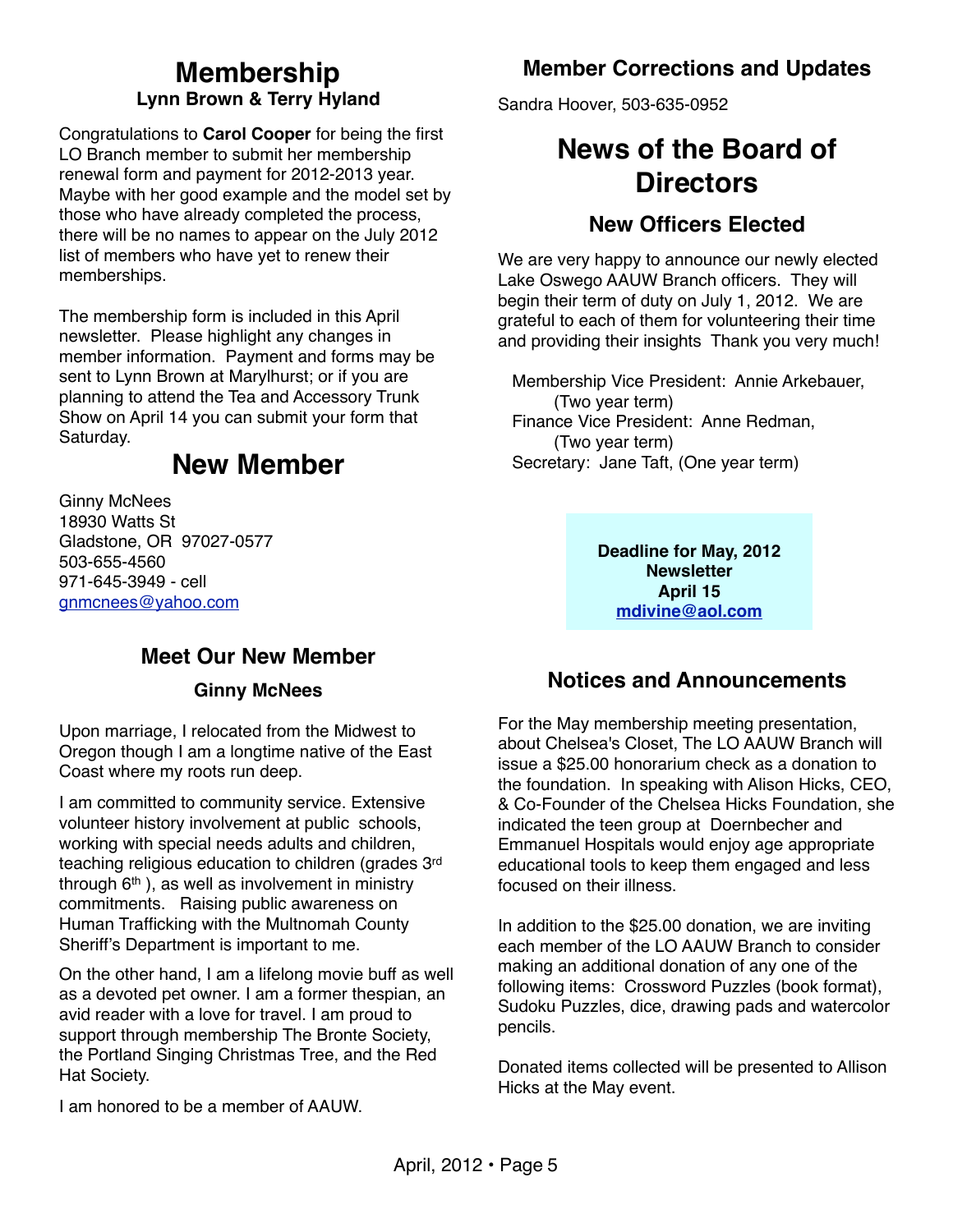## **Remembering Rita**

#### *Suzanne Kaveckis*

It's time to say a sad good-by to our dear friend and mentor, Rita Studd: a 35 years-plus member of LOAAUW and an active member of Thursday Evening Book Group for most of those years. She and her husband, Howard were also a part of the now defunct "Ashland Group" that for over 10 years read, discussed and enjoyed many productions performed at the Oregon Shakespeare Festival.

Anyone who knew Rita is well aware of her great capacity for life-long learning. One never met with her without coming away enlightened by her knowledge …one learned something new whether the subject be politics, religion, social commentary, the latest novel or a work of literature. She was one of the most well-read people you could ever expect to know and she managed this even with the vision challenges of recent years.

In Evening Books, members were never really through discussing our book selection for the month until Rita had her say. She had the most refreshing ability to go straight to the heart of the book's essence and often with some humor thrown in for good measure. Her analytical mind tempered with her love of humanity made her commentary always memorable.

Rita was blessed with a long life, fully lived. Thank you Rita for touching the many lives of those who knew you. In your final days you seem to find music comforting and even asked some friends to sing for you, which with some trepidation we attempted to do.

Rita, dear Rita, you will be sorely missed. But after your recent months of suffering, I know that other members join me in wishing for you a deep enduring peace. And with credit to the Bard…..Good night, sweet Rita "and flights of angels sing thee to thy rest." \*

<u>i postali di stanovni na veličini da un n. 1 n. obad ne obleva de</u>

\*Shakepeare's Hamlet



## **Portland Center Stage** Special Seasonal Announcement

If anybody is interested in joining the Thursday noon theater group for the 2012-13 season at the Gerding Theater at the Armory, please contact Betty Barber at: 503-675-0594 or barberbc@yahoo.com. There are six performances on the Main Stage, "Sweeney Todd" and "A Midsummer Night's Dream" are but two examples. There are also three shows in the smaller studio downstairs.

You may purchase just the six shows on the Main Stage for around \$240 or all nine for about \$342. We have excellent seats in the B & C sections of the orchestra. If you have any questions or would like to join us, please let me know as soon as possible so I can arrange for more seats in our section. I need to send in our order by the end of April.

#### **Members in Action**



 *Sandra Hoover, Ann Keddie, Carol Cooper frequent hospitality hostesses*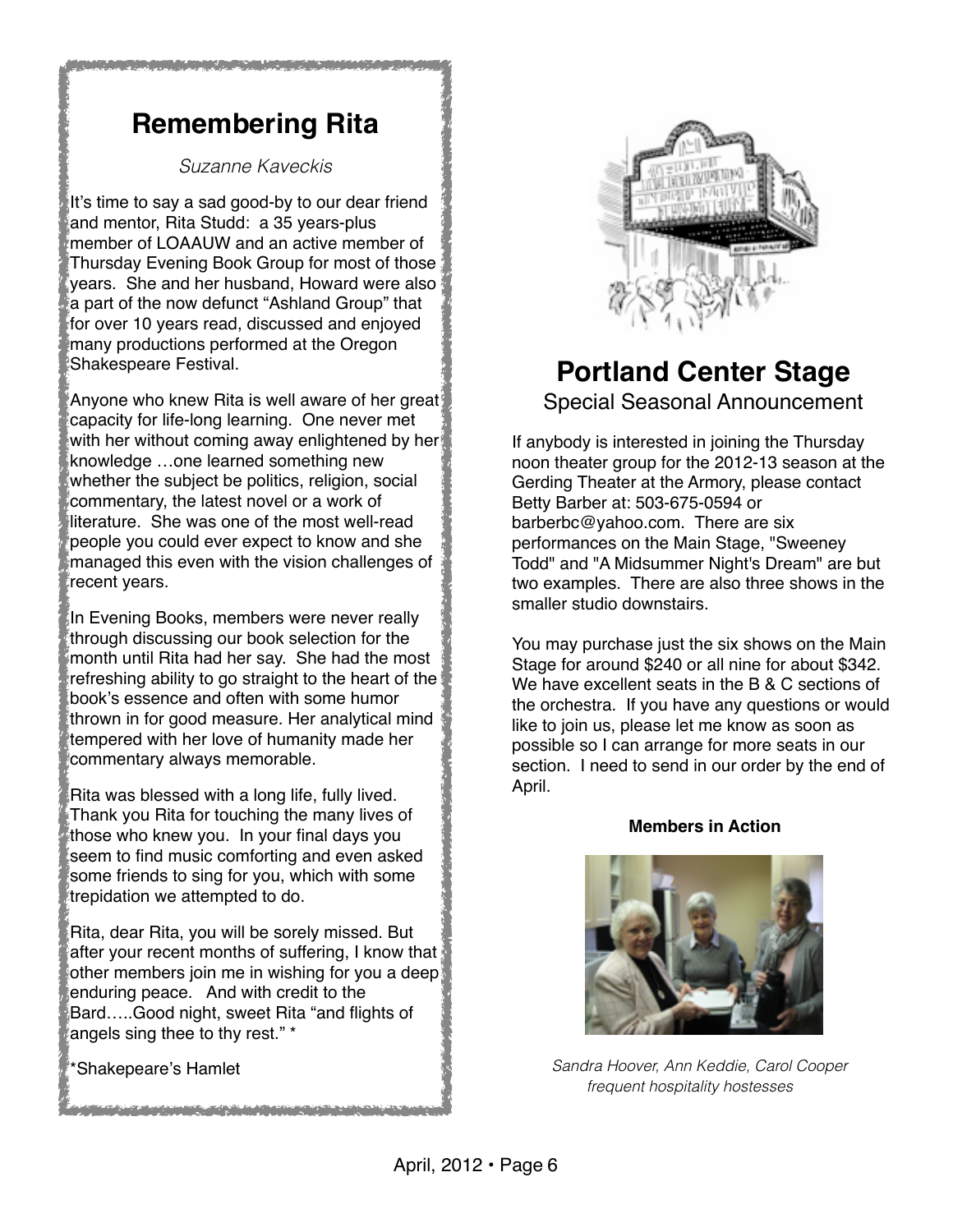#### **AAUW Lake Oswego Branch**

Dues Statement July 1, 2012 to June 30, 2013

| Lbrown@marylhurst.edu, 503-699-6271                                        | Please mail your check payable to AAUW Lake Oswego and this form to:    | Lynn Brown, Marylhurst University Career Services Office, PO Box 261, Marylhurst, Oregon 97036                                                                                                           |  |  |  |
|----------------------------------------------------------------------------|-------------------------------------------------------------------------|----------------------------------------------------------------------------------------------------------------------------------------------------------------------------------------------------------|--|--|--|
| Check $#$                                                                  |                                                                         |                                                                                                                                                                                                          |  |  |  |
| \$49 Association Dues<br>\$11 State Dues<br>\$17 Branch Dues<br>\$77 Total | expense.                                                                | Please note that \$46 of your annual due is tax deductible.<br>\$3 supports our lobby corps, and \$1 is for the Oregon<br>Newsletter. Your dues may be deductible as a business                          |  |  |  |
|                                                                            | \$25 Student Affiliate Dues (undergraduate only) \$16 is tax deductible |                                                                                                                                                                                                          |  |  |  |
|                                                                            |                                                                         | Amount enclosed \$____New___Renewing___Life___Honorary Life___Dual___Student                                                                                                                             |  |  |  |
|                                                                            |                                                                         | Please print, and highlight any additions, changes or corrections. Thanks!                                                                                                                               |  |  |  |
|                                                                            |                                                                         |                                                                                                                                                                                                          |  |  |  |
|                                                                            |                                                                         |                                                                                                                                                                                                          |  |  |  |
|                                                                            |                                                                         | Home phone____________Cell phone________________Email___________________________                                                                                                                         |  |  |  |
|                                                                            |                                                                         | College/University____________________________State_______Degree(s)_____________                                                                                                                         |  |  |  |
| Major________________________                                              |                                                                         |                                                                                                                                                                                                          |  |  |  |
|                                                                            |                                                                         | College/University___________________________State_______Degree(s)______________                                                                                                                         |  |  |  |
| can participate.                                                           | opportunities for personal growth and stimulating conversations.        | Active participation in the branch is an important part of membership. Interest groups provide<br>Volunteer opportunities let you share your gifts and talents with others. Please indicate the ways you |  |  |  |
| <b>SKILLS</b><br>Computer -                                                | <b>BRANCH SUPPORT</b><br>Monthly programe:                              | <b>INTEREST GROUPS</b><br>Rooke                                                                                                                                                                          |  |  |  |

\_\_\_Table decorating \_\_\_New member friend

**Computer Monthly programs: Books** \_\_\_Design/graphics \_\_\_Set up/take down \_\_\_3rd Thursday am \_\_Database management \_\_\_Greeter at events \_\_\_4<sup>th</sup> Tuesday<br>\_\_Web site maintenance \_\_\_Newsletter Distribution \_\_\_4<sup>th</sup> Thursday eve Newsletter Distribution Desktop publishing \_\_\_\_\_email \_\_\_PO mail \_\_\_\_\_\_4<sup>th</sup> Friday \_Newsletter Editor \_\_\_\_\_\_\_\_Directory management \_\_\_Bridge<br>\_\_Photography \_\_\_\_\_\_\_\_\_\_\_\_\_\_\_\_\_\_\_\_\_\_\_\_\_\_\_\_\_\_\_\_\_\_\_Laf \_Writing/editing \_\_\_\_\_\_\_\_\_\_\_\_\_\_Holiday Gala \_\_\_\_\_\_\_\_\_\_\_\_\_\_\_\_\_\_\_\_\_\_4th Wednesday **Other Example 2 Contract 2 Contract 2 Contract 2 Contract 2 Contract 2 Contract 2 Contract 2 Contract 2 Contract 2 Contract 2 Contract 2 Contract 2 Contract 2 Contract 2 Contract 2 Contra** 

- 
- 
- 
- 

\_\_\_Laffalot, 2nd & 4th Mon

- 
- \_\_Delightful Dining
- \_\_\_Movie Group
- \_\_\_Explore Northwest
- \_\_\_Portland Center Stage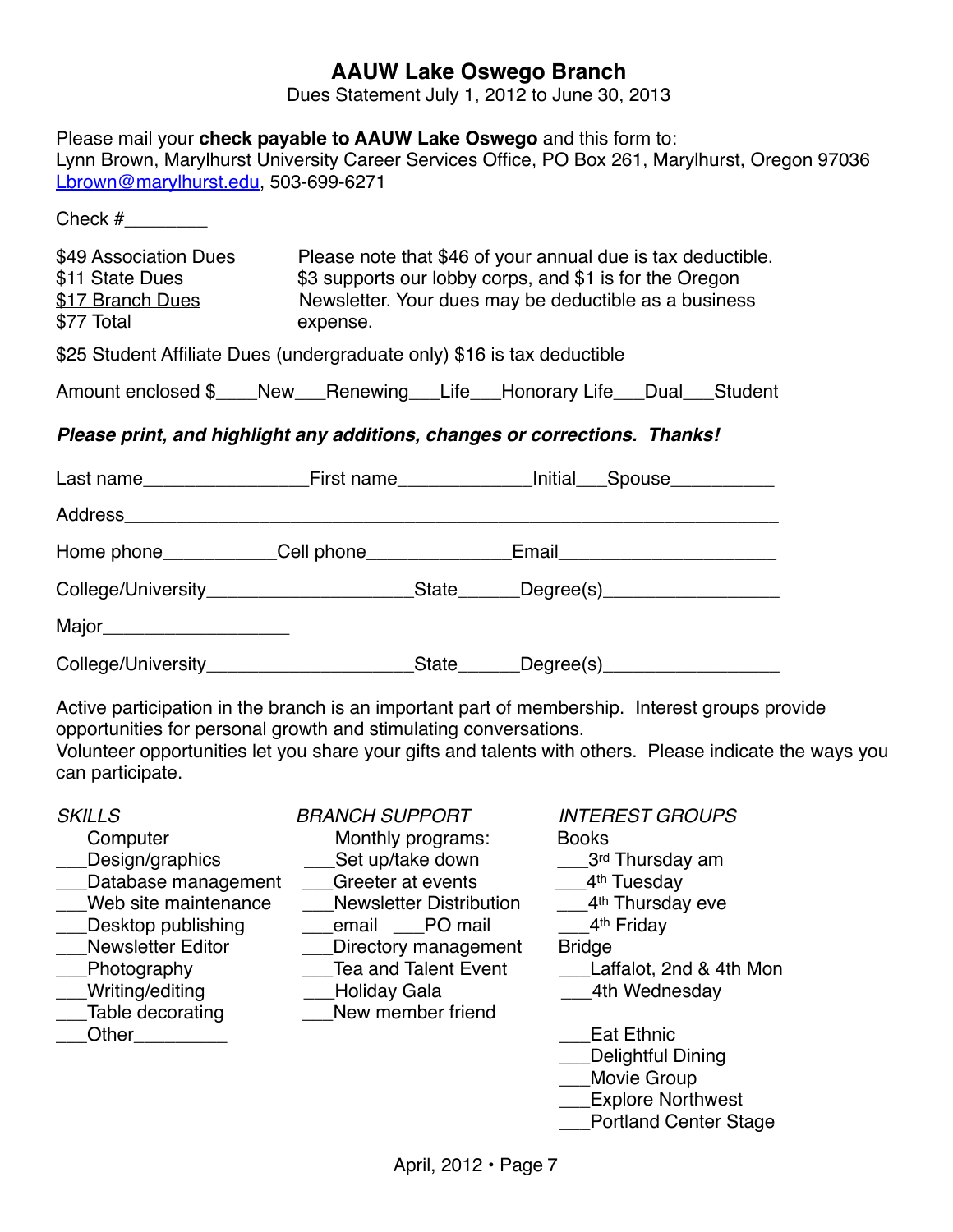## **Interest Groups April 2012**

#### **Tuesday Morning Books 4th Tuesday at 11:30 a.m.**

April 24: 11:30 a.m. Szechaun Kitchen, 15450 Boones Ferry, LO Leader: Judy Hale Book: *Art of Racing in the Rain*, by Garth Stein For more information about this group, contact Dixie Kroupa, 503-697-8028

#### **Interpretive Books 3rd Thursday at 9:30 a.m.**

April 19: 9:30 a.m. Hostess: Carol Zinsli Leader: TBA Book: *The Other Wes Moore*, by Wes Moore

#### **Thursday Evening Books 4th Thursday at 7:30 p.m.**

April 26: 7:30 p.m. Hostess: Jane Taft Introduction: Robi Ingram-Rich Book: *Nothing Daunted*, by Dorothy Wickenden For more information, contact co-chairs Sandra Hoover, 503-635-0952, or Suzanne Kaveckis, 503-678-1641.

#### **Friday Books 4th Friday at 10:00 a.m.**

April 27: 10:00 a.m. Hostess: Marie Ryan Presenter: Irene Romero Book: *A Visit From the Goon Squad,* by Jennifer Egan

New members are most welcome to join this book group that meets on the fourth Friday of the month at 10:00 a.m. Call Irene Romero, 503-657-6159, if you would like more information

#### **Movie Group 2nd Tuesday, times vary**

Meets second Tuesdays of the month. Contact Stephanie Carter, 971-285-5882, or [secarter1@gmail.com](mailto:secarter1@gmail.com) for more information.

#### **Portland Center Stage**

For more information, please call Betty Barber, 503-675-0594, or [barberbc@yahoo.com.](mailto:barberbc@yahoo.com)

#### **Laffalot Bridge 2nd & 4th Mondays 1:00 p.m. - 4:00 p.m.**

For more information, or if you'd like to be added to our email list, please contact Susan Hornung, 503-635-4893, susanhornung@hotmail.com.

#### **Fourth Wednesday Bridge 4th Wednesday at 1:00 p.m.**

Call Betty Hittle, 503-636-7034 for more information about this bridge group which meets at 1:00 p.m. on the 4th Wednesday of the month.

#### **Eat Ethnic 3rd Tuesday at 6:30 p.m.**

We will be meeting on Tuesday, April 17, at 6:30pm. at The Thirsty Lion, an English pub. This is a casual dinner. Spouses and friends are welcome to join us each month for a variety of ethnic foods. Please contact Susan Hornung, at

[susanhornung@hotmail.com,](mailto:susanhornung@hotmail.com) or 503-635-4893 if you would like to be put on our email list.

#### **Delightful Dining Dates & times vary**

The next Delightful Dining event will be an Italian Feast on Saturday, May 5, at the home of Penny Hansen.

For more information about this group, or to be placed on its email list, contact Jane Taft, 503-742-1653, or [janetaft@aol.com.](mailto:janetaft@aol.com)